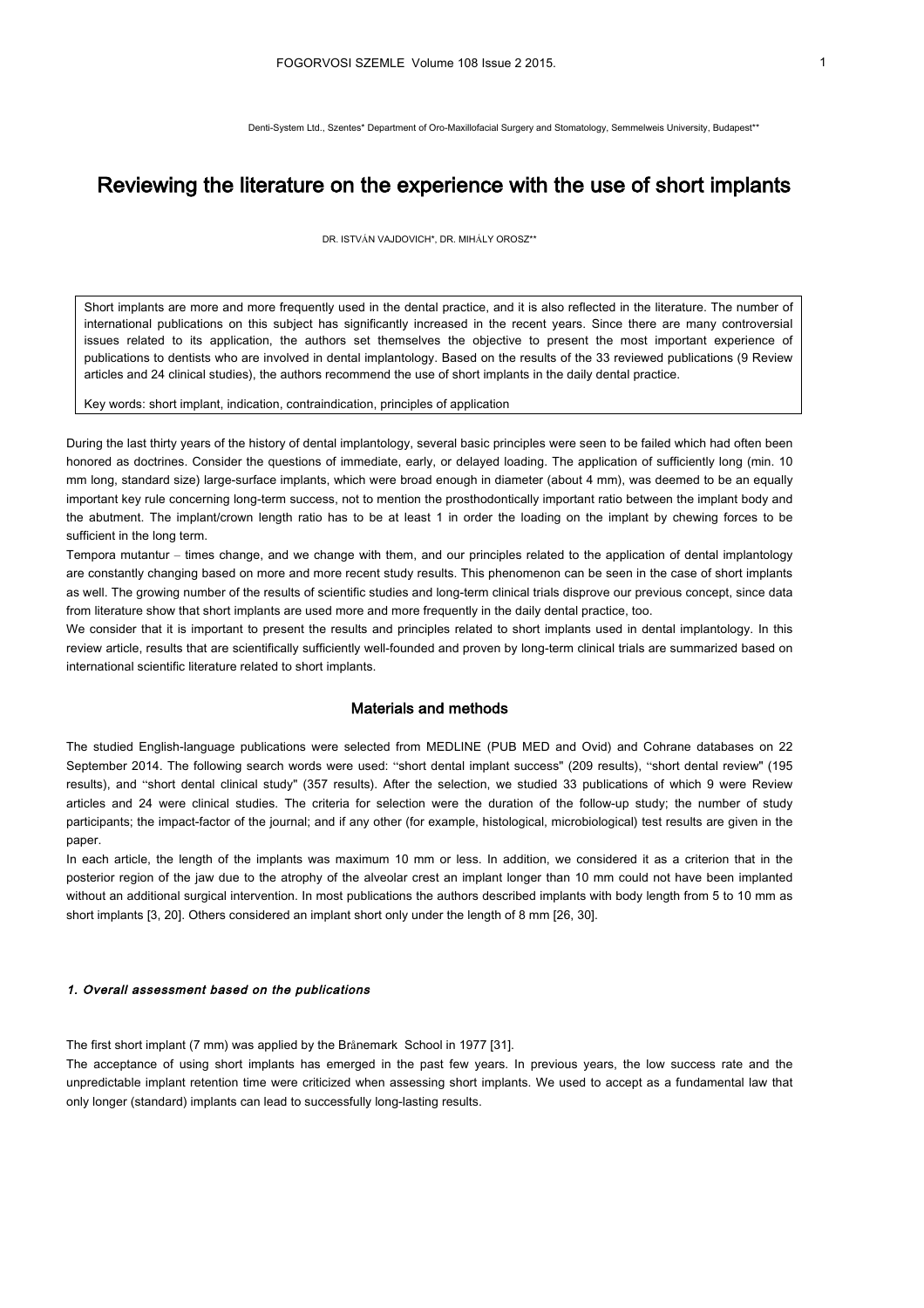There are many reports about the statistically proven low success rate of using short implants from this time period [21, 33] Conversely, in current years there is an increasing number of publications reporting remarkably successful results achieved with short implants [3, 16, 17, 18, 19, 25, 28].

Short implants are primarily designed for creating fixed dentures in edentulous areas of the mandible replacing premolar/molar teeth or several teeth at the same time.

Prior to the implantation of short implants, the authors consider the followings necessary for preparing the management plan [18, 31]:

The implant is indicated:

- over the age of 18 years
- appropriate general state of health and degree of oral hygiene of the patient
- there is no inflammation in the periodontal region
- the suspected cause of teeth loss (chronic or aggressive periodontitis, caries, etc.)
- there is no parafunction
- due to the degradation of the alveolar crest in the given situation, only an implant up to 8 mm can be implanted
- at least 6 weeks have passed since the last extraction
- in the antagonist denture, the occlusion surface is retained.

The most common reasons for the exclusion of short implants:

- incomplete or poor oral hygiene
- acute or aggressive periodontitis or other inflammatory diseases

- insufficient amount of bone at the desired location of the implant, i.e., there is not enough bone supply for an implant with 8 mm of body length.

- at the location of the implant previous bone grafting occurred

Features of using short implants and their success rate in the international literature

Table 1

| <b>Authors</b>          | Number of<br>implants | Size of implants                                  | Duration of the<br>study (after the<br>loading) | l Cumulative<br>Isuccess rate | Type and number of<br>publications |
|-------------------------|-----------------------|---------------------------------------------------|-------------------------------------------------|-------------------------------|------------------------------------|
| Mangano FC et al. [18]  | 215                   | $3.3 - 4$ , $1 - 4.8 \times 8$ mm                 | $1-10$ years                                    | 95.9%                         | study                              |
| Tutak M et al. [31]     | 5643                  | $5-10$ mm                                         | $1-8$ years                                     | 83.7-100%                     | study $(13)$ review $(6)$          |
| Balevi B [4]            | 2223                  | $7 < 10$ mm                                       | 1 year                                          | 97.5-98.7%                    | study $(14)$ review $(40)$         |
| Lops D et al. [16]      | 257                   | 8 mm                                              | $10-20$ years                                   | 92.3%                         | study                              |
| Annibali S et al [3]    | 6193                  | $< 10$ mm                                         | 3.2 years                                       | 99.1%                         | study $(2)$ review $(14)$          |
| Urdaneta RA et al. [32] | 410                   | $5 \times 5.05 \times 6.0 - 5.0 \times 8.0$<br>mm | 20 months                                       | 97.5%                         | study                              |
| Rossi F et al. [27]     | 40                    | $4.1 - 4.8 \times 6$ mm                           | $\mathcal{P}$                                   | 95%                           | study                              |
| Tellemann G et al. [30] | 2611                  | $5 - 9.5$ mm                                      | 1980-2009                                       | 93.1-98.6%                    | review study (29)                  |
| Malo P et al. [17]      | 408                   | $7 - 8.5$ mm                                      | $1-9$ years                                     | 96.2-97.1%                    | study                              |
| Misch CE et al. [19]    | 745                   | $< 10$ mm                                         | 6 years                                         | 98.9%                         | study                              |

uncontrolled diabetes mellitus

- systemic autoimmune diseases
- smoking.

### 2. Detailed assessment of the publications

The authors examined the success of the implants under the criteria of Albrektsson and Zarb (1998) [2].

Comprehensive review articles can be categorized into two main groups:

- 1. presentation of treatment results (reviews)
	- 2. description of factors influencing success (studies).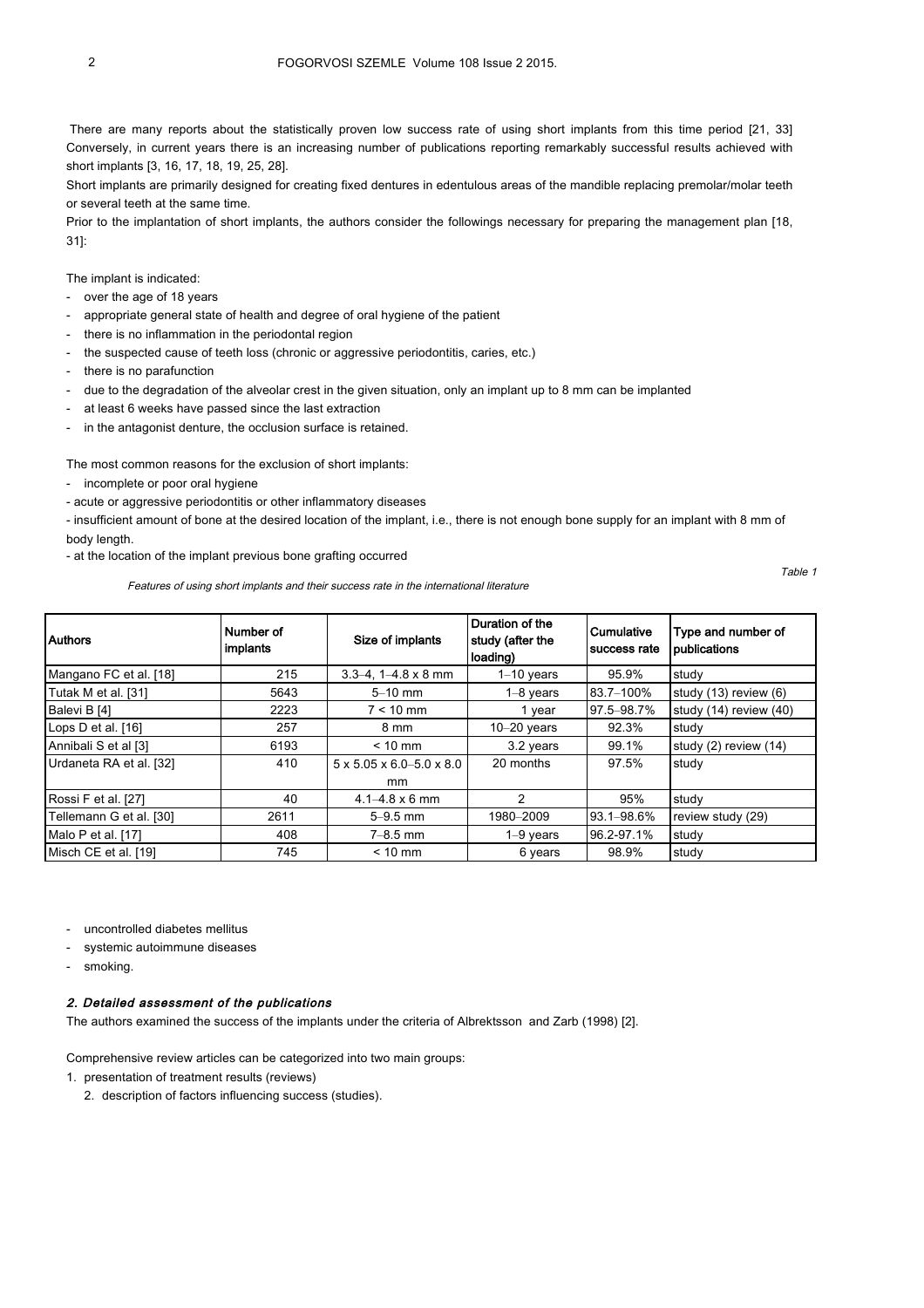#### 2.1. A detailed description of the results of short implants based on some of the major publications.

Balevi B [4] has evaluated and compared the success rate of short and standard sized implants after being worn for 1 year by the methods of meta-analysis based on 54 publications. The results of 14,158 standard and 2,223 short implants have been assessed. After the beginning of the loading, the short implants showed statistically better results at the end of the first year than the standard implants.

Based on subgroup analyses, statistically poorer success was found in case of short implants placed into the posterior region of the maxilla compared to standard implants; however, there was no difference between the success rate of implants implanted into the posterior region of the mandible and the anterior region of the maxilla. No relation has been found between the diameter and the lack of success of implants with microporous surface.

In the review of Tutak M et al. [31], the results of 5643 short implants can be found from 32 publications. Short implants were mainly suggested to be implanted into the posterior regions of the lower and the upper jaws. In the publications, the success rate of the implants ranged from 83.7 % to 100%. In 13 publications, it has exceeded 95%.

Deporter et al. [10] have reported the lowest rate of success in patients with 5 mm long implants with porous surface in the posterior regions of the maxilla. The results showed that the size of these implants was critical concerning the long-term success; thus, their use is not recommended.

Lops D et al. [16] followed up 127 patients with 257 implants (108 short and 149 standard implants) for 10–20 years. After 20 years of follow-up, the cumulative survival rates were proven to be 92.3% and 95.9%, while the cumulative success rates were 78.3% and 81.4%, respectively. The difference was not significant statistically. Besides, it was also demonstrated that the probability of the success of short implants implanted into the posterior and the anterior regions of the mandible is the same. During the 20 years of follow-up, peri-implant bone resorption had an average value of 1.8 mm in case of short implants, while it was 1.9 mm for the standard implants. During periodontal probing, the measured values were larger than 3 mm in short implants in 4 cases and in 5 cases in the standard ones.

Mangano FG et al. [18] have implanted 215 short implants into 194 patients with short (1 or 2 missing teeth) interline edentulous areas in the posterior region of their jaws. During the 10 years of clinical follow-up, the implants with single crown showed a cumulative survival rate of 98.5%. However, the success rate was proved to be 95.9% in the same time period. Implants with 8 mm body length and different diameters were used in the implantations. After the implantation, they waited for the bony fixation for 3 months in the mandible and 4–6 months in maxilla, and the dental prosthesis was prepared only after that. The implantations were prepared in a two-stage surgical procedure. It is not recommended to use a screw-tap for creating the implant nest.

According to Annibali S et al. [3], using short implants in the prosthetic rehabilitation of the posterior parts of the jaw has several benefits for the patients and for the dentists as well. The need for bone grafting is reducing, there is also a reduction in the risk of sinus elevation surgery, the risk of inferior alveolar nerve paresthesia is lower, and there is also a decrease in the usual risks of surgical interventions [3, 20, 30]. The strength of that paper is the large number of implantations, and its weakness is the relatively short follow-up period.

#### 2.2. The most important factors of the effectiveness of short implants based on the publications.

According to the investigations of Lops D et al. [16] and in agreement with several authors, the quality of the bone, the surgical technique, the microstructure of the implant's surface, the bone surface–implant distance, the parafunction, and the primary stability of the implant appear to be the factors having an impact on the long-term success of short implants [5, 12, 14, 19].

Jaffin RA and Berman CL [12] think that the length of the implant has a direct effect on the success rate. According to other authors [1, 24], using implants of 8 mm body length is the ideal choice. Several authors have implanted short implants of 6 mm body length, but they cannot be assessed validly considering the long-term success [27, 30, 31]. We also consider short implants 'standard' with the body length of 8 mm and the appropriate diameter. The quality of the jaw bone affects the success of the therapy [22] and the long-term prognosis. In the posterior area of the maxilla, the bone quality is type III or IV, due to which the success of the implantation is significantly lower [6]. Other researchers have come to conflicting results in retrospective studies supporting the ides that similar success can be achieved with the use of short implants in the posterior region of both the upper and the lower jaws [16, 17]. Mangano FG et al. [18] have found in their 1–10 year retrospective study that implants with microporous surface and lockingtaper (conically-closing interface) design are better in many aspects than the standard > 10 mm size implants with microporous surface.

The most important biological factors affecting the long term success appear to be bone density and smoking [30]. The prognosis is better in the mandible than in the maxilla [25, 26, 28]. Mangano FG et al. [18] have found no significant difference in the implant survival rate in smokers (> 15 cigarettes/day) either.

From the prosthetic factors influencing the success of short implants – according to some authors – the larger implant / crown ratio (I/C ratio) does not affect the long-term success [6, 7, 32]. It is recommended to splint the abutments, since chewing pressure on each implant can be reduced this way

[18, 19, 32].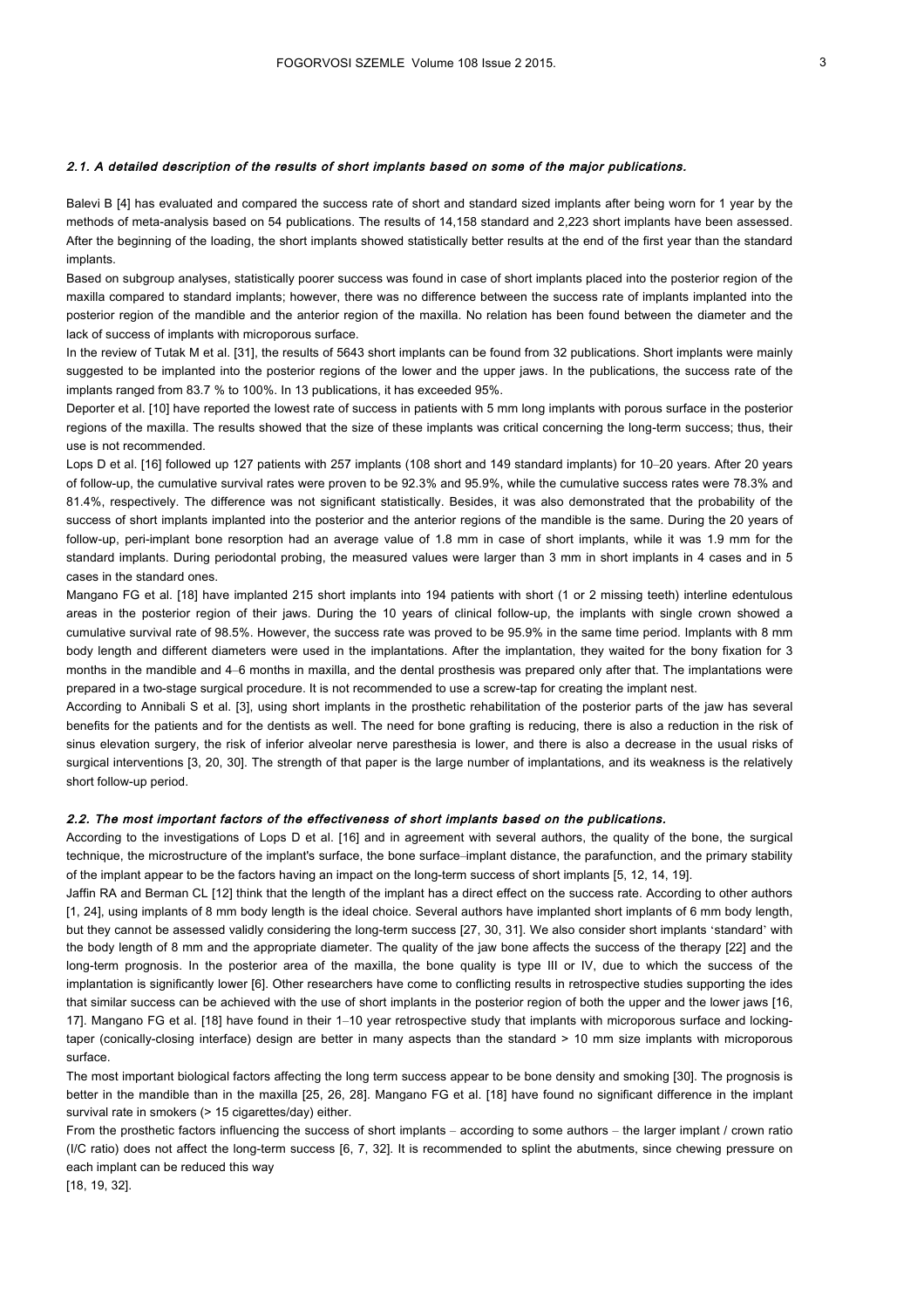After reviewing the data in literature, Jung et al. [13] have found that the error of prosthetic factors in case of the 10 mm standard implants is caused by the loosening of the head piece fixing screw in 8.8% of the cases, the loss of retention in 4.1% of the cases, and the fracture of the porcelain surface in 3.5% of the cases after 5 years of wearing. In contrast, Lops et al. [16] have described that the complications after 10 years are related to the dentures in 1.4% of the cases. The authors claim that this favorable result is mainly attributed to the locking-taper system. This self-locking fixation provides secure mechanical stability on the interface between the head and body parts of the implant, which is capable of withstanding eccentric load, too. In addition to that it is able to withstand the torque on the abutment encountered during chewing, thereby substantially reducing the vulnerability of the prosthesis [8, 18, 32].

The advantage of the morse taper implant–abutment connection is that it inhibits bacterial colonization on the interface. It is known that in the micro gaps (40–100 µm) next to the head fixed by screws bacterial colonies persist, and they are largely responsible for developing peri-implant inflammation and peri-implant bone destruction [9, 23].

However, on the locking taper interface the dimension of the micro gap is only  $1-3 \mu m$ , which virtually excludes bacteria harboring on the interface [11]. Mangano et al. [18] have considered that due to this technique the average DiB (Distance implant to Bone; the distance between the shoulder of the implant and the alveolar ridge, indicating the extent of bone resorption) value was only 0.62 mm after 10 years based on their 10-year prospective study in 215 pieces of short implants. Biological complications were seen in 2 cases.

For a number of clinicians – implantologists – the smaller I/C ratio than usual is not acceptable, and therefore, they do not use short implants. In contrast, Tawil et al. [29] have concluded that even if this ratio is smaller, it does not increase the biomechanical risk, that is, it does not lead to peri-implant bone destruction. Several other authors have the same opinion [6, 7]. In contrast, Bidez and Misch [5] suggest that the forces acting on the implant may increase by up to 100% if the height of the prosthesis on a short implant is between 10 and 20 mm; therefore, it is necessary to use 2 implants instead of one.

Taking into account the above mentioned mechanical factors, it is very important to adhere with the biological aspects, too, predominantly to restore the biological width [18].

### Summary and suggestions in the light of the literature

According to scientific publications and reviews on the use of short implants in the international literature, the following major findings can be established:

- Using short implants in the absence of the host bone shortens the treatment period, simplifies the surgical intervention, and reduces the more complicated peri-implant procedure. These facts not only cause less discomfort to the patient, but the cost of the procedure will also be lower.

- Short implants with at least 7 mm body length, microporous surface, and preferably widely morse taper implant–abutment fixation demonstrated a widely and scientifically proven long-term success. The preparation of prosthetic abutments requires careful consideration of all the circumstances.

In the majority of the studied publications, short implants implanted into the posterior mandibular region have proven to be more successful than the ones implanted into the posterior area of the maxilla. Short implants with microstructured surface gave better results than raw (machine) surface implants.

- The results presented in the international literature prove that the success of short implants is substantially the same as the success of standard implants. If short implants are indicated, the application of implants with larger diameters should be pursued.

Based on these results, more and more short implants with appropriate indications will be used in the daily dental, implantology practice in Hungary. It is recommended for the professional forums (Professional College, Implantology and Prosthetic Association, etc.) to formulate detailed professional recommendations for the practicing dentists on the use of short implants considering the experience published in the international literature.

#### Literature

- 1. AKQA K, IPLIKQIOGLU H: Finite element stress analysis of the effect of short implant usage in place of cantilever extensions in man- dibular posterior edentulism. *J Oral Rehab* 2002; 29: 350-356.
- 2. ALBREKTSSON T, ZARB GA: Determinants of correct clinical report- ing. *J Prosthodont* 1998; 11: 517-521.
- 3. ANNIBALI S, CRISTALLI MP, DELL'AQUILA D, BIGNOZZI I, LA MONACA G, PILLONI A: Short dental implants: a systematic review. *J Dent Res* 2012; 9: 25-32.
- 4. BALEVI B: In selected sites, short, rough-surfaced dental implants: a critical summary are as successful as long dental implants: a critical summary of Pommer B, Frantal S, Posch M, Watzek G, Tepper G: Impact of dental implants lenght on early failure rates: a metaanalysis of observational studies. *J Clin Periodontol*2011; 38: 856-863.
- 5. BIDEZ MW, MISCH CE: Force transfer in implant dentistry: Basic concepts and principles. *J Oral Implant* 1992; 18: 264-274.
- 6. BIRDI H, SCHULTE J, KOVÁCS A, WEED M, CHUANG SK: Crown-to- implants ratios of short-length implants. *J Oral Implant* 2010; 36: 425-433.
- 7. BLANES RJ: To what extent does the crown-implant ratio affect the survival and complications of implant-supported reconstructions? A systematic review. *Clin Oral Implant Res* 2009; 20: 67-72.